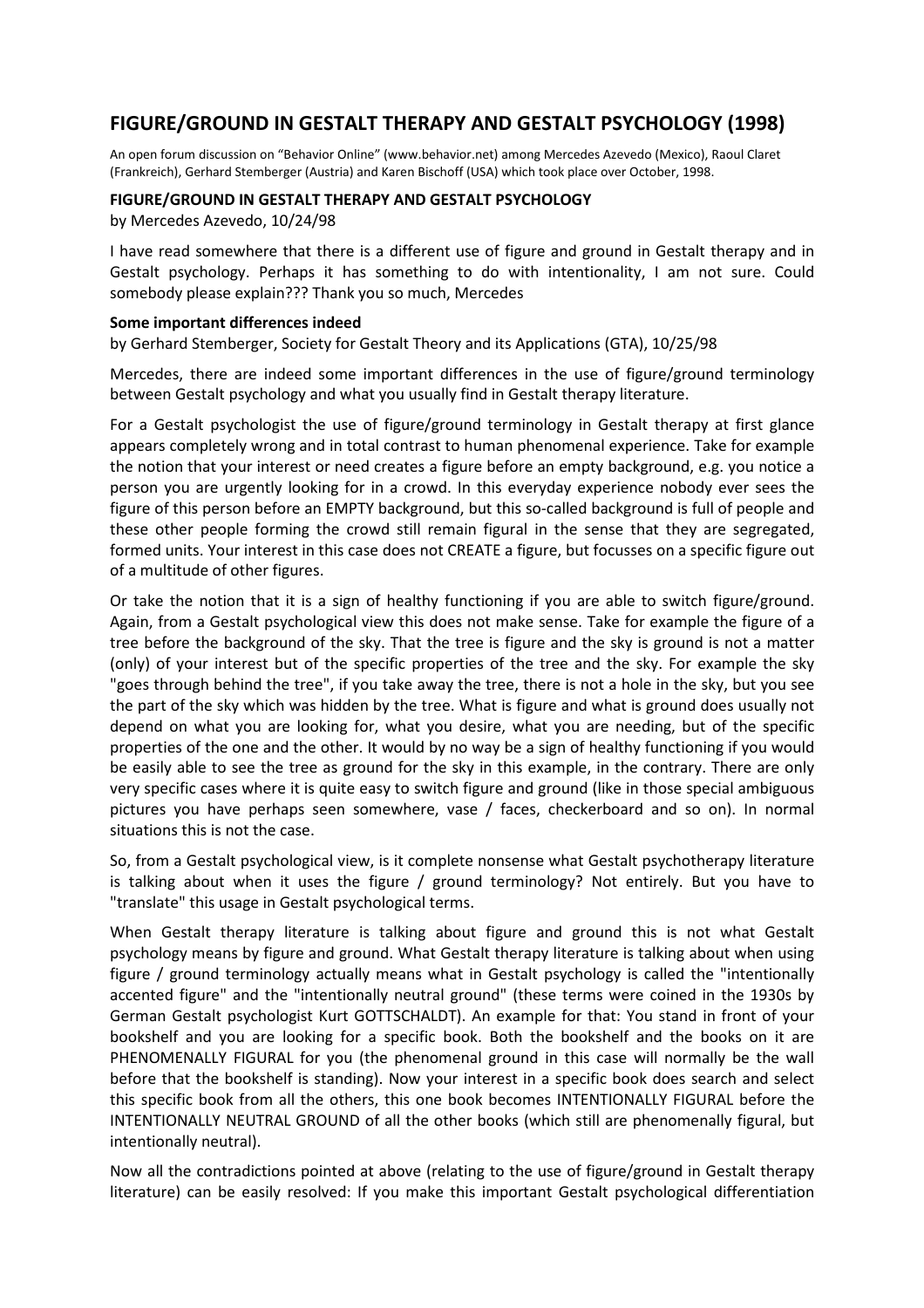between phenomenal and intentionally accented figure, phenomenal and intentionally neutral ground, it does in fact make some sense to say that the ability to variations in what you make your intentionally accented figure out of an intentionally neutral ground says something about your healthy functioning.

By the way, from this it should have become clear that the widespread rumor that Gestalt psychology was/is not interested in intentionality, the influence of needs and so on on perception and behavior, and that Gestalt therapy had to overcome this Gestalt psychological restriction, is complete nonsense. Gestalt psychology has - as I have demonstrated in short strokes - not only taken into account intentionality and other states of the person and its surroundings, but has also developed its own terminology for this. Perhaps it would be not so bad an idea to adopt this terminology in Gestalt therapy literature too, because it could help to overcome the confusion in the use and understanding of the figure / ground terminology which seems to be widespread in Gestalt therapy literature and discussion.

# Gerhard

As an afterthought:

If I recall correctly Norman Wheeler has said something like that Gestalt therapy should not focus only on the figure but also on the ground. Somebody else said that this was absurd because if you focus on the ground this former ground becomes figural and you are again focusing on the figure.

Taking into account what I said in my previous message this contradiction is resolved: If you use the Gestalt psychological terminology for what Norman Wheeler is talking about, you would speak not of figure and ground but of the intentionally accented figure and the intentionally neutral ground. And here it is possible to glide between the accentuation of one out of many figures (forming the intentionally neutral ground) to another one by recentering your attention, interest and so on. All these figures remain figural in the phenomenal sense (the phenomenal ground is something else anyway) but they change position in the sense of being phenomenal accented figure or part of the phenomenally neutral ground.

Gerhard

### **Thank you but ...**

by Mercedes Azevedo, 10/25/98

Gerhard, thank you very much for your very interesting reply. I did not know of this distinction in Gestalt psychology and it seems to be valuable. I am not sure if I understood what you are saying about healthy functioning and ability to exchange figure and ground. Could you please give an example for this? Mercedes

### **A case of ground becoming figure**

by Gerhard Stemberger, Society for Gestalt Theory and its Applications (GTA), 10/25/98

Dear Mercedes, - okay, a simple example:

You are sitting at a table. There is a piece of cloth on the table and a glass of water sitting on this cloth.

You are looking at the glass of water. It is the figure on the ground of the cloth.

Now you want to drink from that glass. But unfortunately for some reason you can stretch out your hands just a little, not enough for reaching the glass.

Now the following might happen: You realize that the cloth is lying on the table and by pulling the cloth you can move the glass within reach of your hands.

What has happened here? To find this solution for your problem you had to be able to see the cloth (which *was* and still *is* ground for the glass) as figure on the ground of the table. This ability to change in figure / ground formation was necessary for the solution of your problem.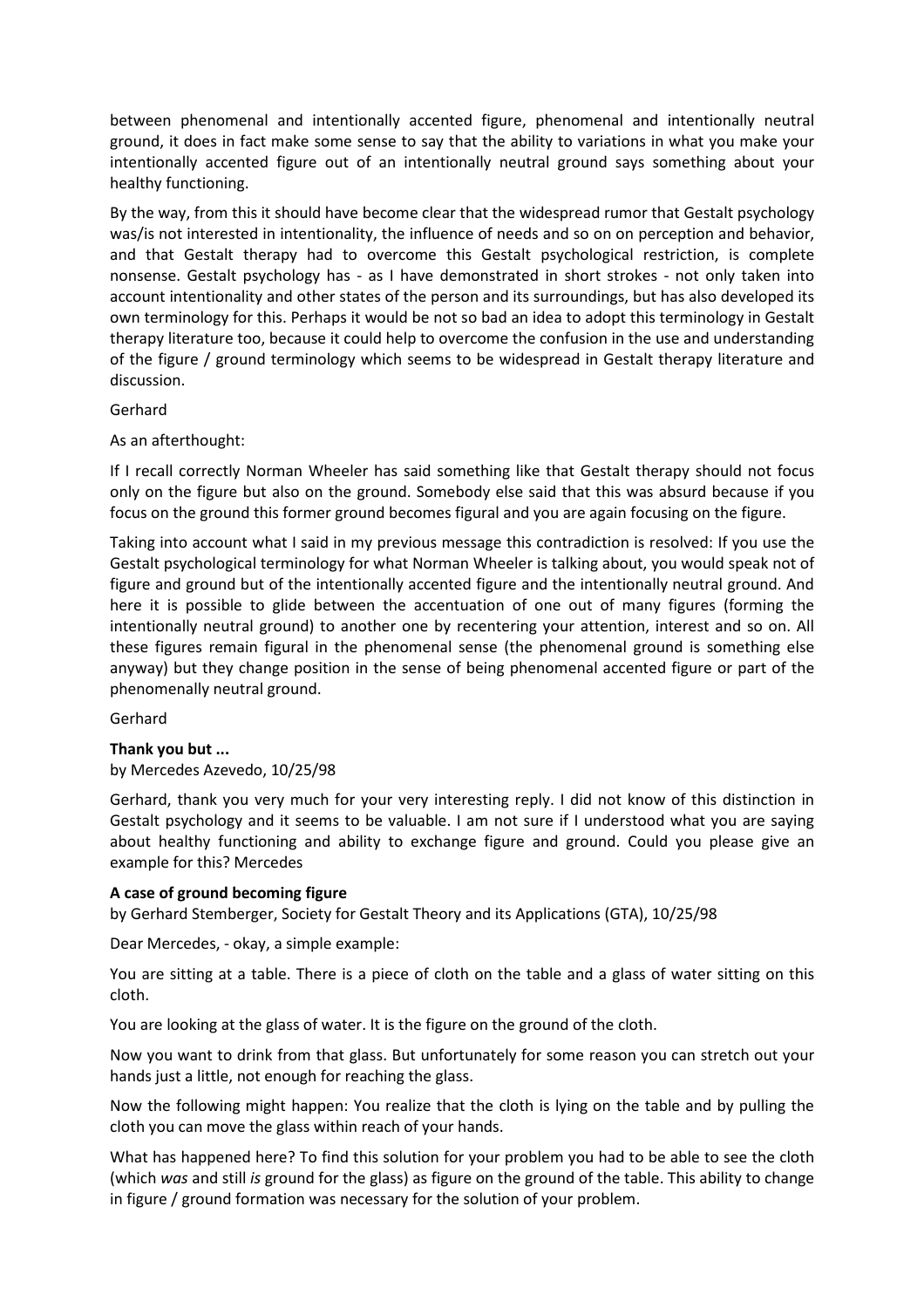Small children are at first not capable of this transformation. Adults sometimes lack this ability too in specific situations or because they are more or less disturbed. In this sense one can say that the ability for this figure / ground transformation may be a sign for healthy functioning.

I hope it is obvious that what I have demonstrated for such a simple case is important also for other, much more difficult problems man has to solve in his life. But not every problem can be solved by figure / ground transformations. Many problems demand other transformations and re-organizations of one's perceptual and behavioral field like re-centering, re-grouping, finding an adequate closure and so on. And the ability to do such re-organizations can be developed or hampered in many ways. One could say that what happens in psychotherapy is more or less the search for and actual progress in such adequate re-organizations, a process which in most cases demands the involvement of the whole (feeling, thinking, acting) person.

I hope this answers your question. If you would like to see these ideas applied to a practical psychopathological case have a look at Gestalt psychologist's Erwin Levy's article on formal schizophrenic thought disorders in the GESTALT ARCHIVE

(at http://gestalttheory.net/archive/levy\_schiz1.html).

Gerhard

### **Unfinished situation and closure?**

by Mercedes Azevedo, 10/30/98

Gerhard, thank you for this beautiful example. I shall use it in my paper if you allow me to do so. May I ask you a further question (or two)? Your example, is it also an example of an open or unfinished situation and of closure? And are there also differences in the use of these concepts between Gestalt psychology and Gestalt therapy (it is said that the unfinished business concept was borrowed by Gestalt therapy from Gestalt psychology but I am not sure in what way exactly)? What about intentionality in this concept?

Warmly, Mercedes

### **Wolfgang Kohler riding again?**

by Raoul, 10/26/98

Gerhard, reading your astonishing message (astonishing because I had never heard of these Gestalt psychological distinctions) I wonder: Am I right assuming that this is what Wolfgang Kohler found out experimenting with his chimpanzees on Tenerife? That they were capable of solving problems by variations of figure / ground formation? And could you please give me the exact source for the GOTTSCHALDT text you mention in your post? Is it in English?

Raoul Claret

### **Gottschaldt**

by Gerhard Stemberger, 10/28/98

Raoul,

the Gottschaldt source is:

Kurt GOTTSCHALDT: *Der Aufbau des kindlichen Handelns - Vergleichende Untersuchungen an gesunden und psychisch abnormen Kindern.* Leipzig: Barth (1933).

I am afraid it was never published in English. Kurt Gottschaldt was an honorary member of the GTA (http://www.gestalttheory.net/cms/index.php?page=roll-of-honour). He was one of the most eminent figures of the second generation in Gestalt psychology in Germany. If you are interested to learn more about him and his work you could find some in Mitchell G. ASHs book: *Gestalt Psychology in German Culture 1890-1967 - Holism and the Quest for Objectivity* (Cambridge: University Press, 1995).

Best, Gerhard